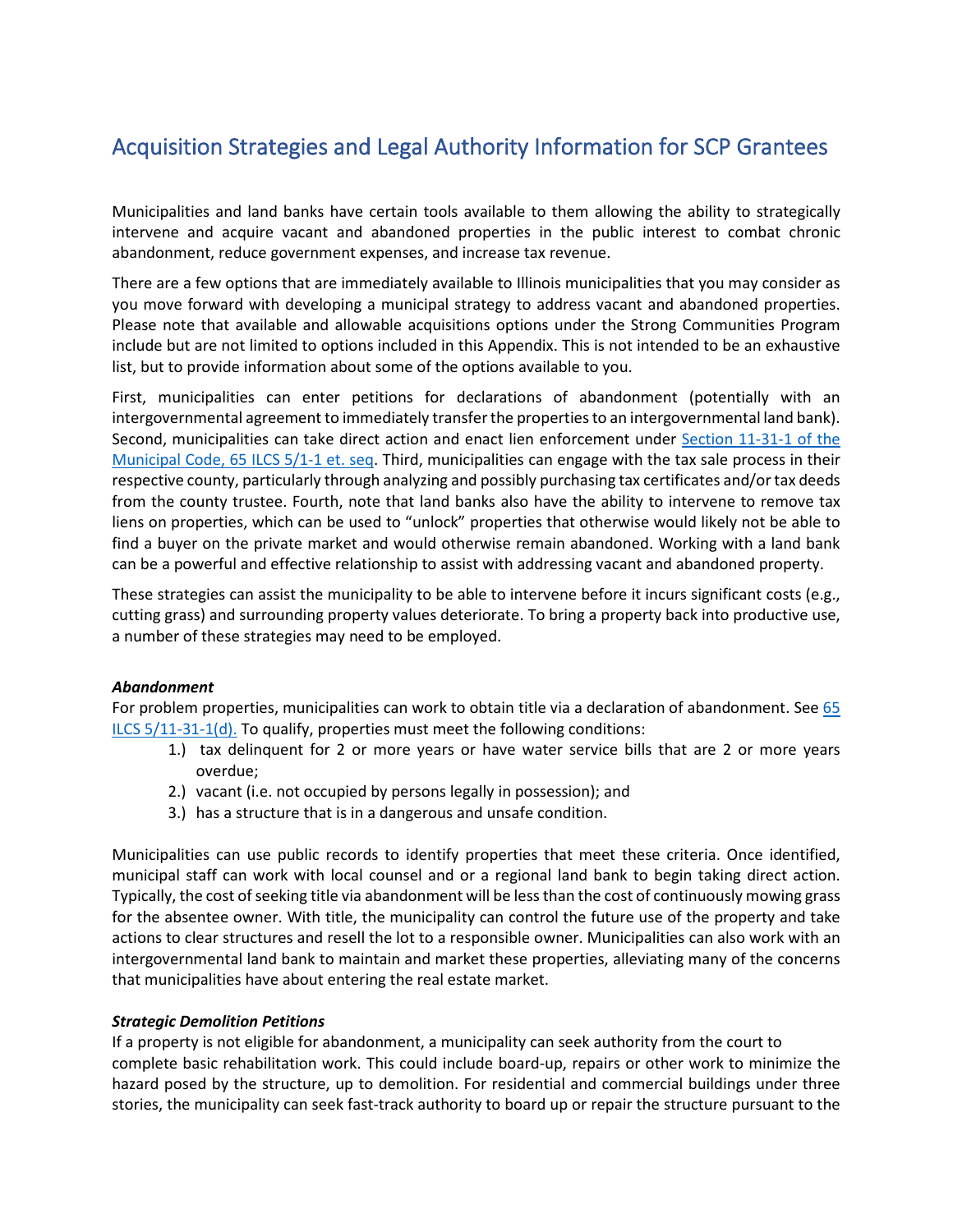authority outlined in  $65$  ILCS  $5/11-31-1$ (e). Otherwise, a petition can be filed to pursue court-approved authority to enter the property and make necessary repairs or, if necessary, demolish the structure. The costs incurred to perform the board-up and maintenance work pursuant to authority in [Section](https://www.ilga.gov/legislation/ilcs/fulltext.asp?DocName=006500050K11-31-1) 11-31-  $1(a)$ , including legal costs to bring the petition, can be secured with a high-priority lien against the property. Municipalities can foreclose on the lien as part of a municipality's on-going demolition petition under  $65$  ILCS  $5/11-31-1$ (a). At any time, the owner can pay the costs incurred by the municipality and release the lien. For properties with absentee owners/lienholders, however, the foreclosure will likely be uncontested and lead to a foreclosure judgment.

With a judgment of foreclosure, the municipality can take the necessary steps to set up the property for a judicial sale, at which the municipality is credited with the amount of the lien. Given back taxes and other encumbrances, the property will not likely receive other interested bidders. If the municipality wins the bid, it can bring the Certificate of Sale back to court to get a judicial deed free and clear of all encumbrances and taxes.

# **Tax Sale Process and County Trustee Sales**

Each county administers an Annual Tax Certificate Sale ("Tax Sale") of all unpaid property taxes following Illinois State Statute [\(35 ILCS 200\)](https://www.ilga.gov/legislation/ilcs/ilcs3.asp?ActID=596&ChapterID=8). At the sale, a property tax buyer may pay the property tax balance on behalf of the property owner. The county distributes the money from the sale to each of the taxing bodies to make them whole. The property owner then owes the taxes, plus interest, to the tax buyer during the redemption period. If the tax debt for residential properties is not redeemed in 2.5 years, or in 6 months for vacant or commercial properties, the owner could lose the property to the tax buyer. The Tax Sale is generally an effective means of collecting taxes and ensures that the vast majority of property owners pay their taxes on time.

In some cases, however, properties cycle through the system multiple times and tend to deteriorate; or taxes are not purchased, and the tax lien is foreclosed by the County Trustee agent. These properties are likely to become deteriorated and, in some cases, abandoned, leading to further deterioration that can affect neighboring properties. In both circumstances, local governments (e.g. county, municipality) are likely the last option for revitalizing the property.

The redemption period for tax certificate is three years, during which time the ideal circumstance is for property owners to pay the lien in full to the tax buyer (third party of County Trustee), redeeming the property and maintaining ownership. However, after two years (for residential properties, 6 months for commercial, the tax buyer (or County Trustee) can foreclose the tax certificate and take title to the property. This case is particularly burdensome for the County. Once the Trustee owns a property, it can sell the deed (i.e. full ownership) to a new property owner. This is typically done in a Tax Deed Auction each summer.

Acquisition options for municipalities through the tax sale process could include utilizing the following in cases where properties are not redeemed:

- 1.) Reviewing those properties that the County Trustee owns, both improved properties with structures, and unimproved vacant land, to see if there is a reuse option.
- 2.) Review the lists of properties on the tax lien list, sales in error, cancelled and surrendered and tax lien expired to determine if they are vacant and abandoned properties. If they have been vacant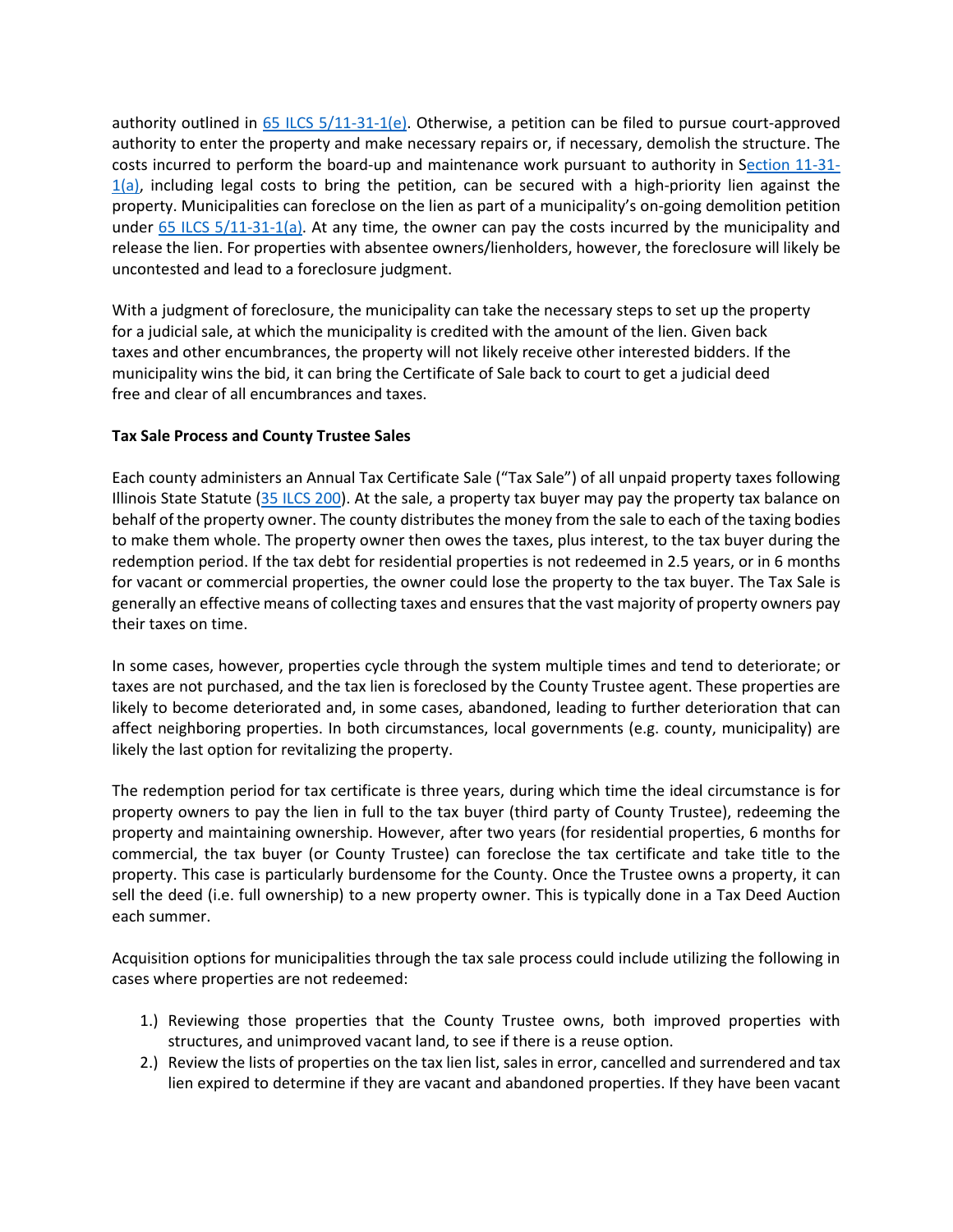and abandoned and have either not paid their taxes or water bill for the past two years, the municipality (or a land bank) can go to court to acquire the properties.

3.) Consider bidding on properties at the Tax Sale Auction to purchase vacant, abandoned or distressed properties that have been identified, possible through partnership with a land bank. In these cases, the bidder would need to hold the properties during the Redemption period while it simultaneously pursues a disposition strategy if the property owner does not redeem the property.

If enough properties are falling into these categories, a land bank can help the local governments intervene in a strategic and cost-effective manner.

### **Land Banks**

Land banks are effective tools in the elimination of blight and promotion of community revitalization. By acquiring, managing and repurposing vacant and abandoned properties, land banks can help promote environmental improvements, housing redevelopment, economic investment and reduce criminal activity. While research has shown that vacant and abandoned properties depress the values of neighboring properties, the removal or repurposing of these properties can foster many community benefits, such as increased tax base and improved quality of life for residents. Land banks help local governments to acquire, develop, maintain, dispose of and otherwise repurpose vacant and abandoned properties. These activities allow communities to return properties to productive use.

Land banks are a mechanism to strategically acquire properties, return them to productive use, reduce blight, increase property values and support community goals. They grew out of the need to address the growing inventory of vacant and abandoned properties, especially in cities across the U.S. The first land banks were organized in St. Louis, Louisville and Atlanta. They are a relatively new tool for community development and began to address both the problems caused in the real estate market and reforms that were needed to break the cycle of decline that often results from tax sale processes. The latest generation of land banks intentionally take on the need to update public policies to redirect control of tax-foreclosed properties from investors who do not have a stake in the community. These land banks are formed by local government entities – counties and municipalities -- have the greatest stake in safe, attractive, and economically viable communities.

In Illinois, Land banks can be an effective tool for addressing vacant and abandoned properties and returning them to productive use. Land banks can utilize, in conjunction with municipal members, all the tools outlined above. In Illinois, land banks are created through Intergovernmental Agreement between interested parties allowing for membership of counties and municipalities. Since some of the powers of a land bank are based on home rule abilities, at least one member must be a home rule community.

We hope these details provide some options to you to strategically address problem properties in your jurisdiction and break the cycle of vacancy and abandonment.